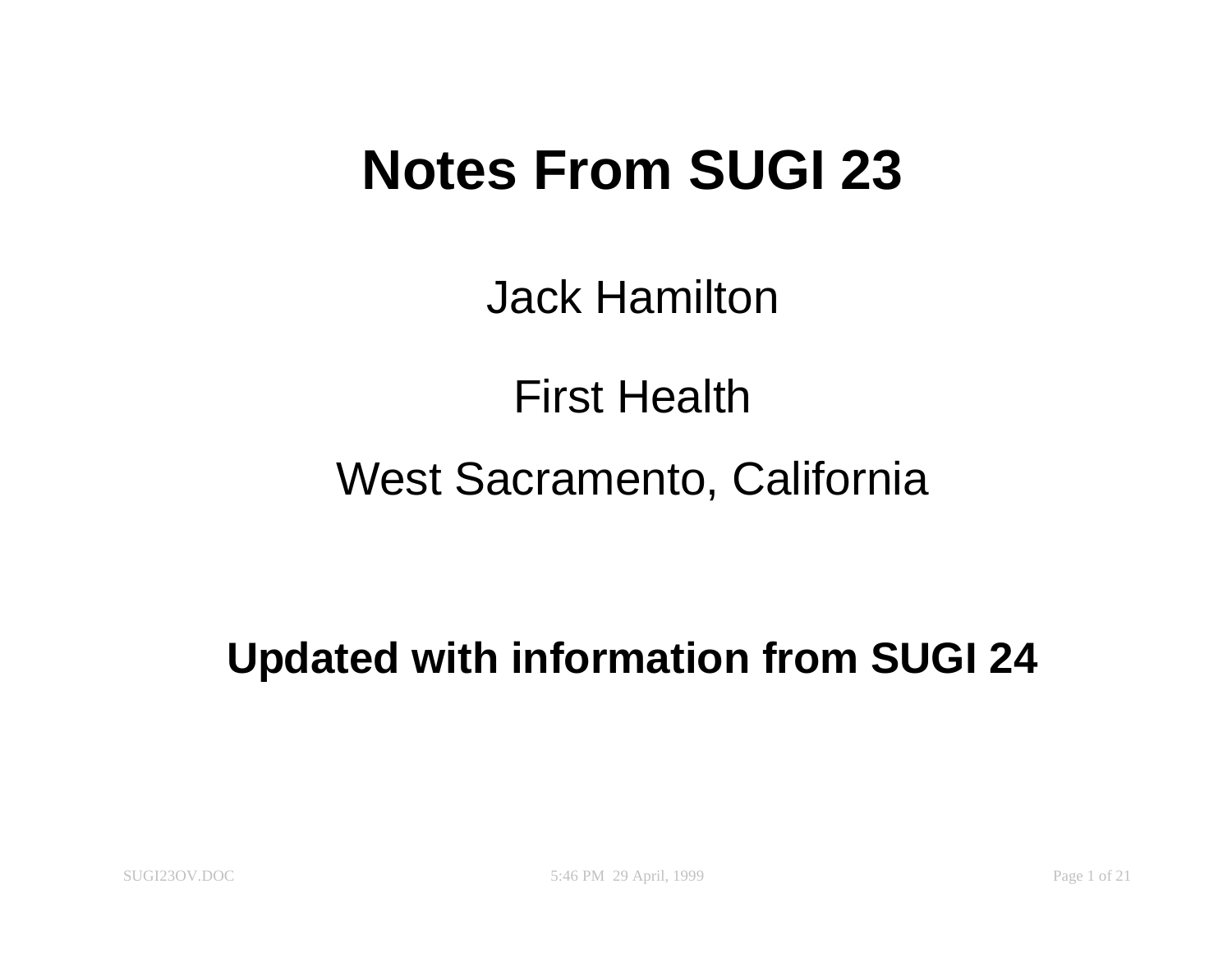# A New Logo

**It contains 3 inverted pyramids instead of 1**

**The pyramids represent:**

- **Intelligent Storage**
- **Intelligent Servers**
- **Intelligent Clients**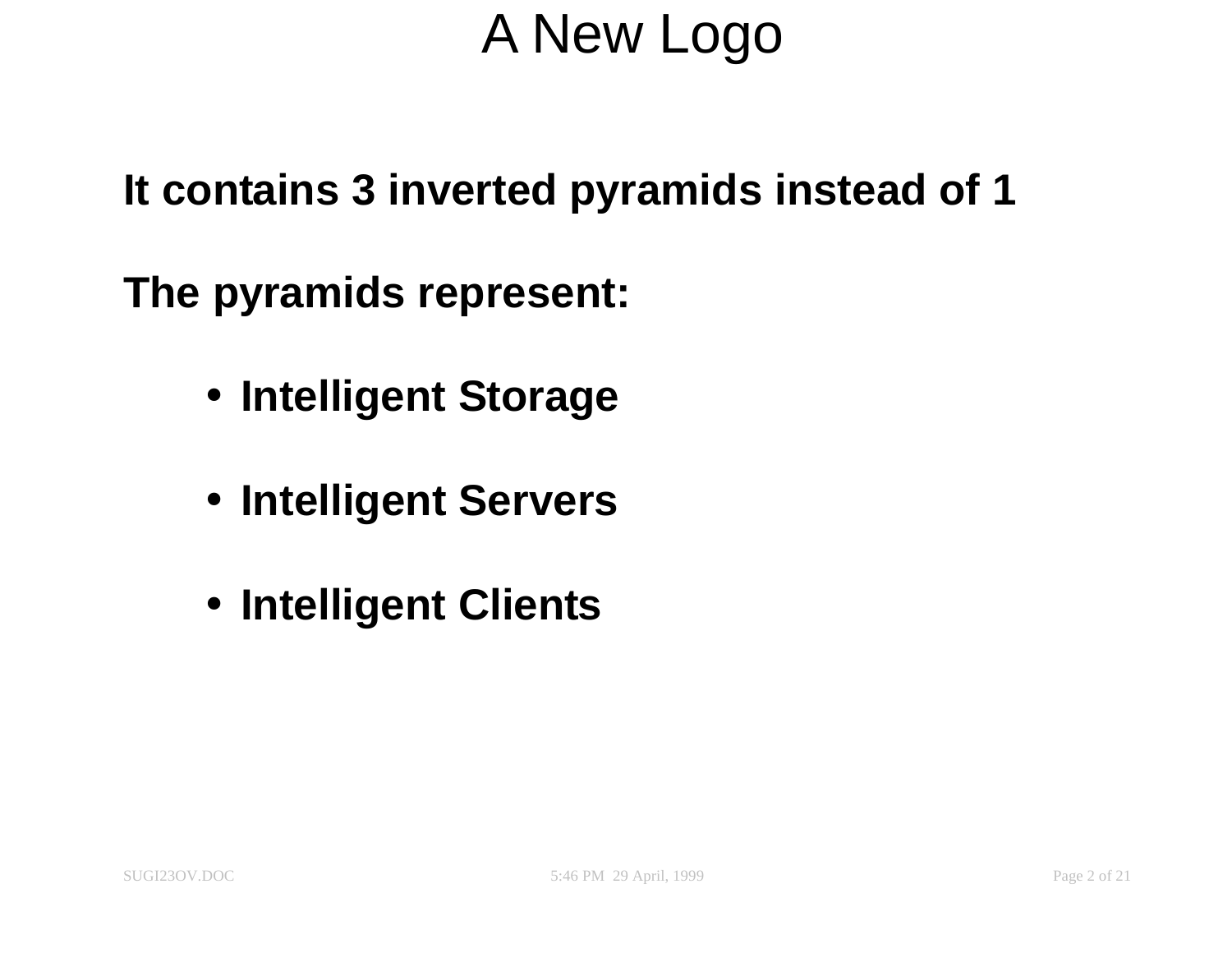•**Long variable names**

•**Up to 32 characters, so names from external databases can be better accommodated**

•**Long dataset names**

- •**Up to 32 characters**
- •**Some operating system restrictions**

### •**Long character variables** •**Up to 32K bytes** •**Better use COMPRESS=YES!**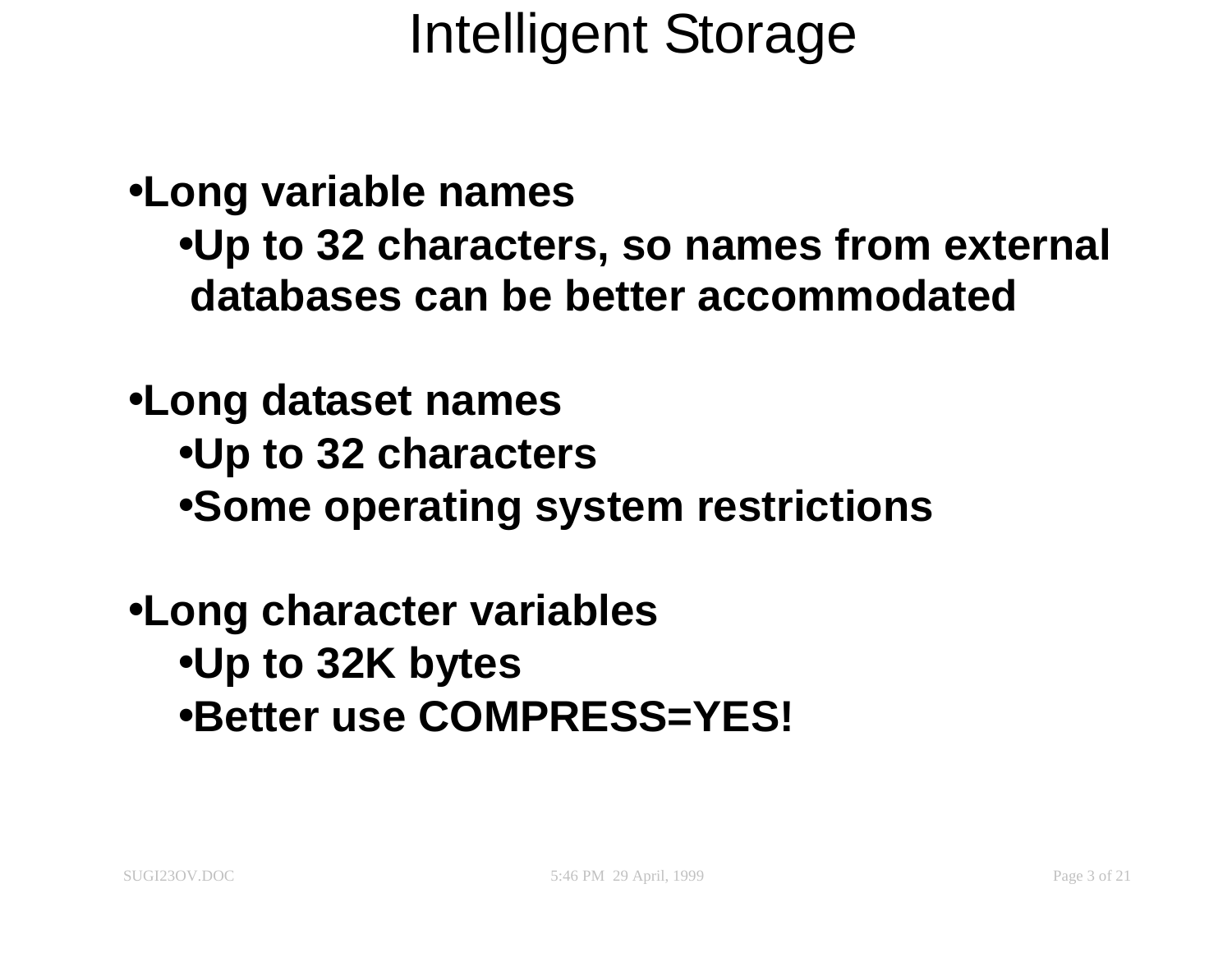- •**Librefs, filerefs, and format names remain <sup>a</sup> maximum of 8 characters long.**
- •**Data integrity constraints**
	- •**Guarantee integrity at dataset level!**
	- •**Syntax and function similar to SQL**
		- •**Compare to:**
			- •**Constants**
			- •**Other variables in the same observation**
			- •**Values in other datasets.**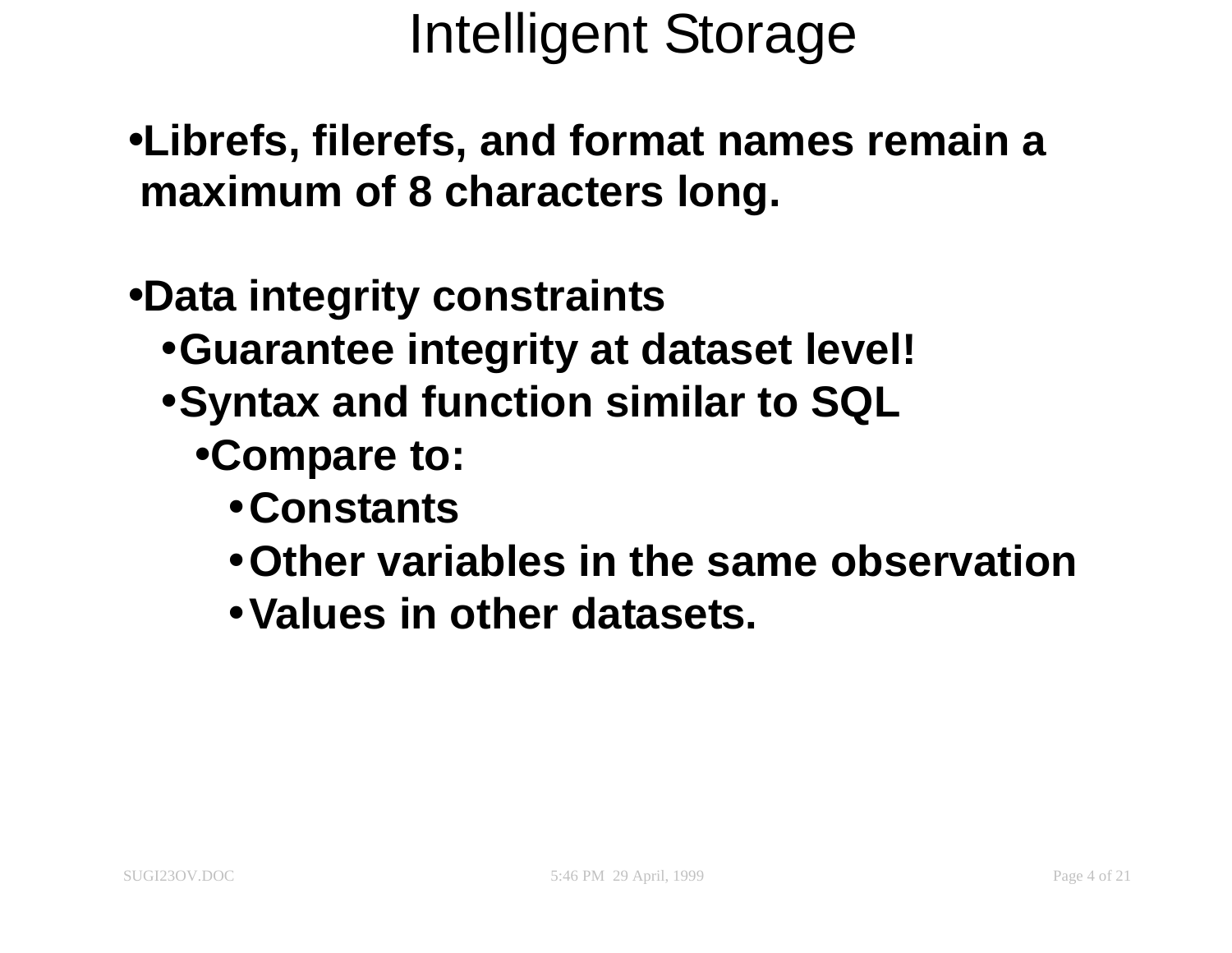#### •**Cross-environment datasets**

- •**No need for transport datasets!**
- •**Access on the reading platform is read-only**
- •**Can create non-native format**
- •**Might require SAS/CONNECT**

### •**SAS Viewer and Universal ODBC Driver** •**Windows Only**

•**Available Now**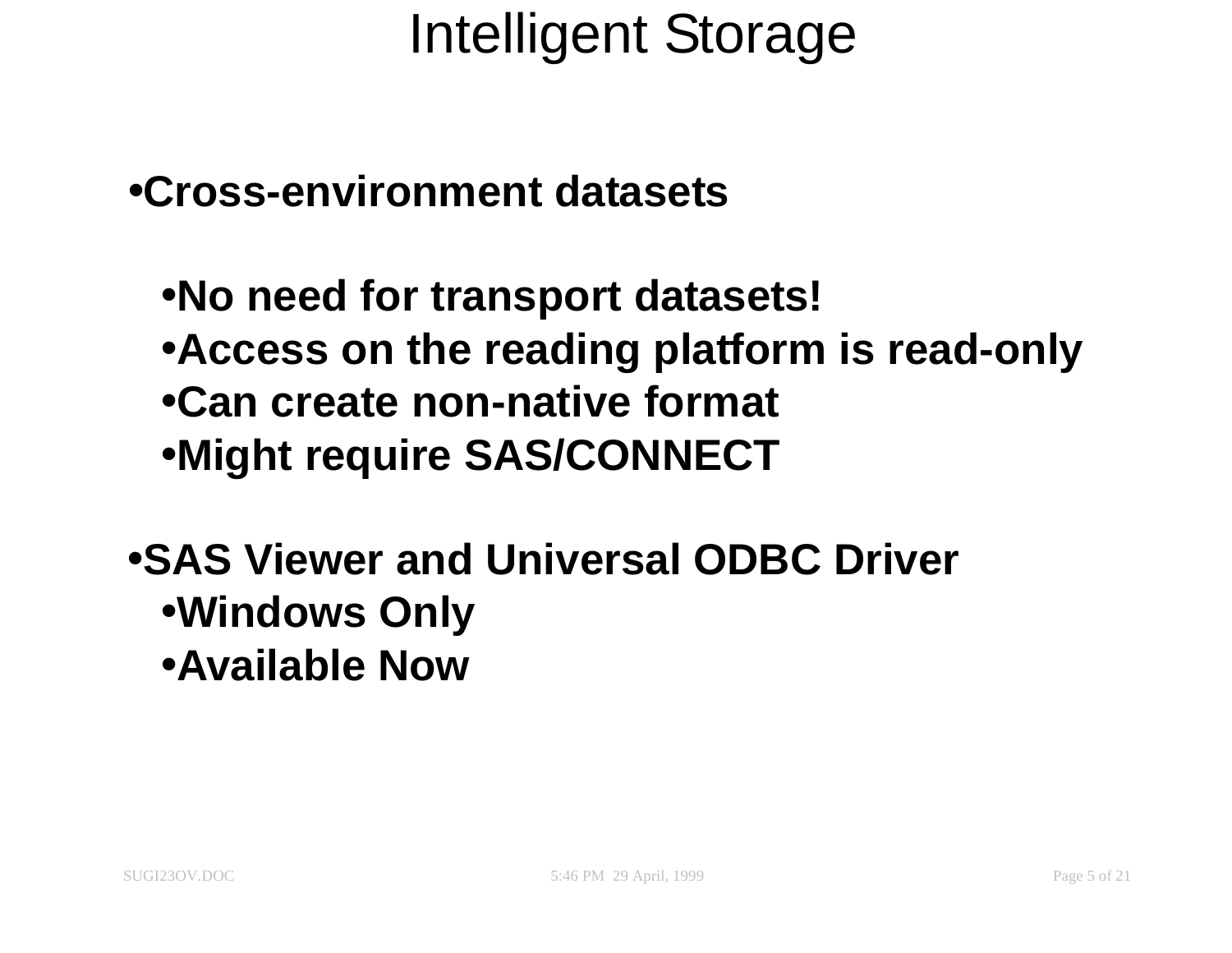### •**Improvements in SAS/ACCESS**

•**Dynamic engines via libnames** •**No need to create ACCESS views** •**Uses database names when < 32 chars**

**libname mydata oracle path=orpath;**

- •**Better joins and use of indexes**
- •**Updateable single-table views**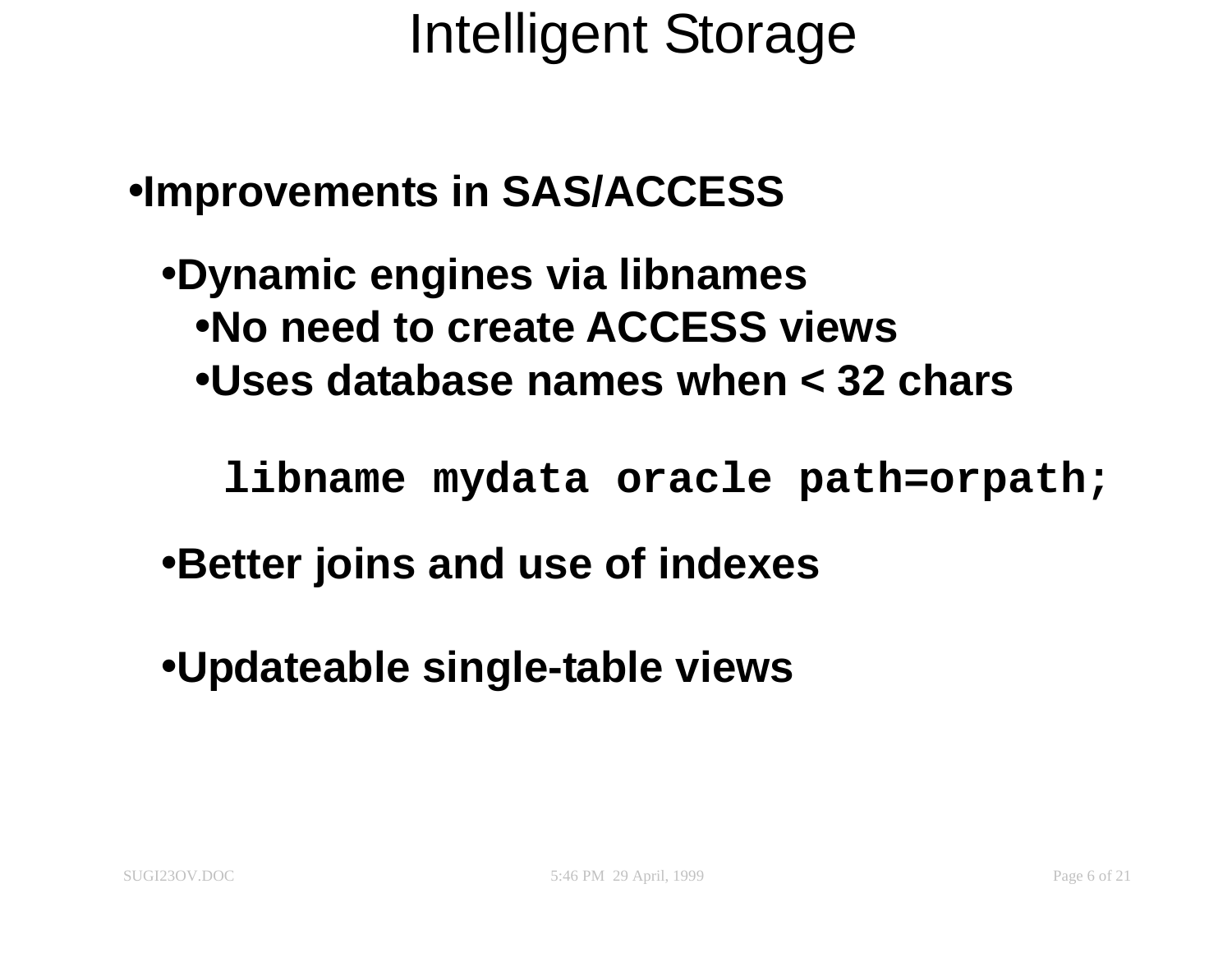- •**The server is what does the work**
- •**The client provides the user interface** •**Or it might be another program, such as <sup>a</sup> web server**
- •**In the SAS we know and love, the server and the client are usually the same**
- •**Now, they can be separate**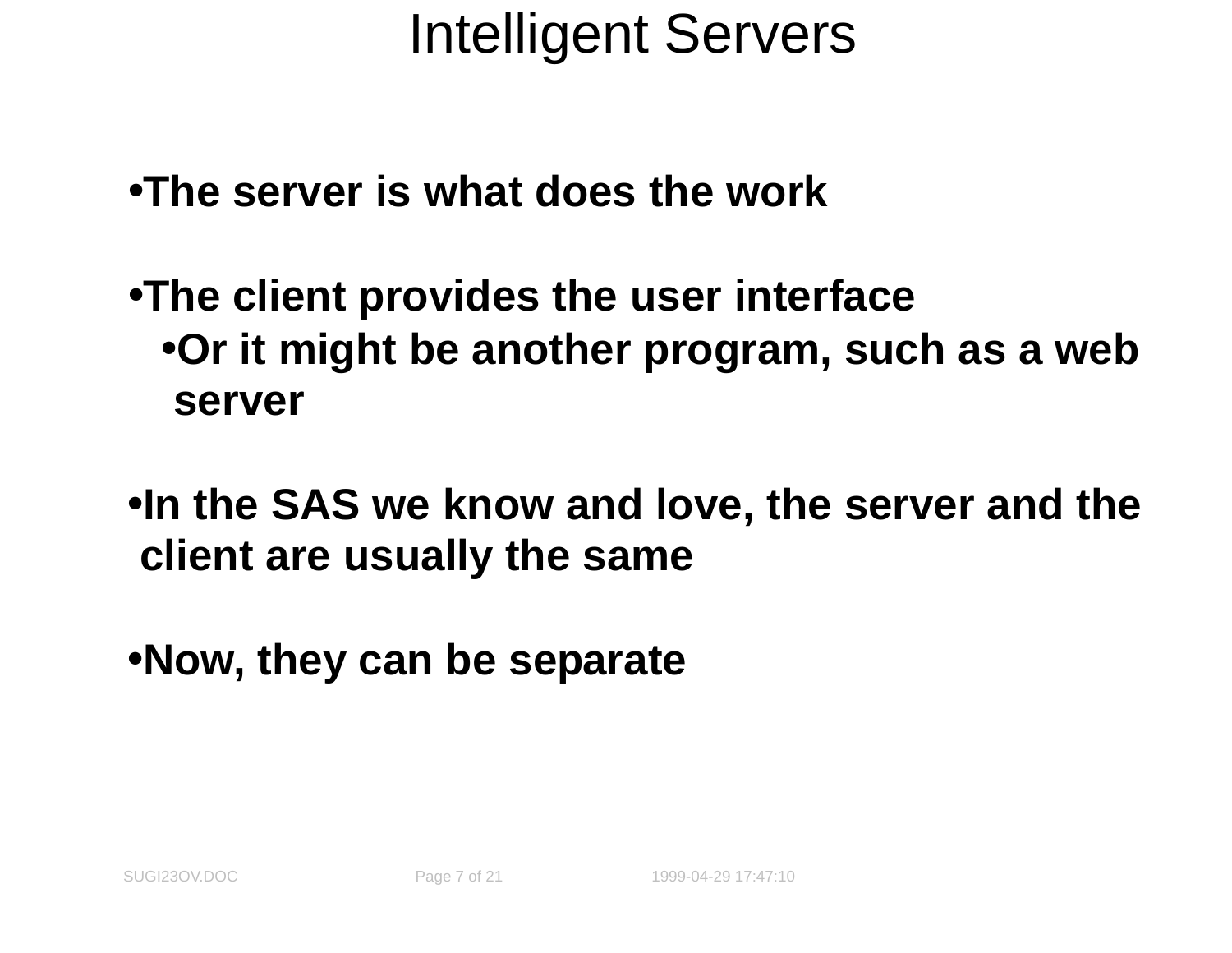**New Procedures**

•**Data Analysis**

•**Business Analysis**

•**Analyst GUI interface for basic statistical analysis is production in 6.12**

•**See paper, SUGI Proceedings, and SAS Salesperson for details**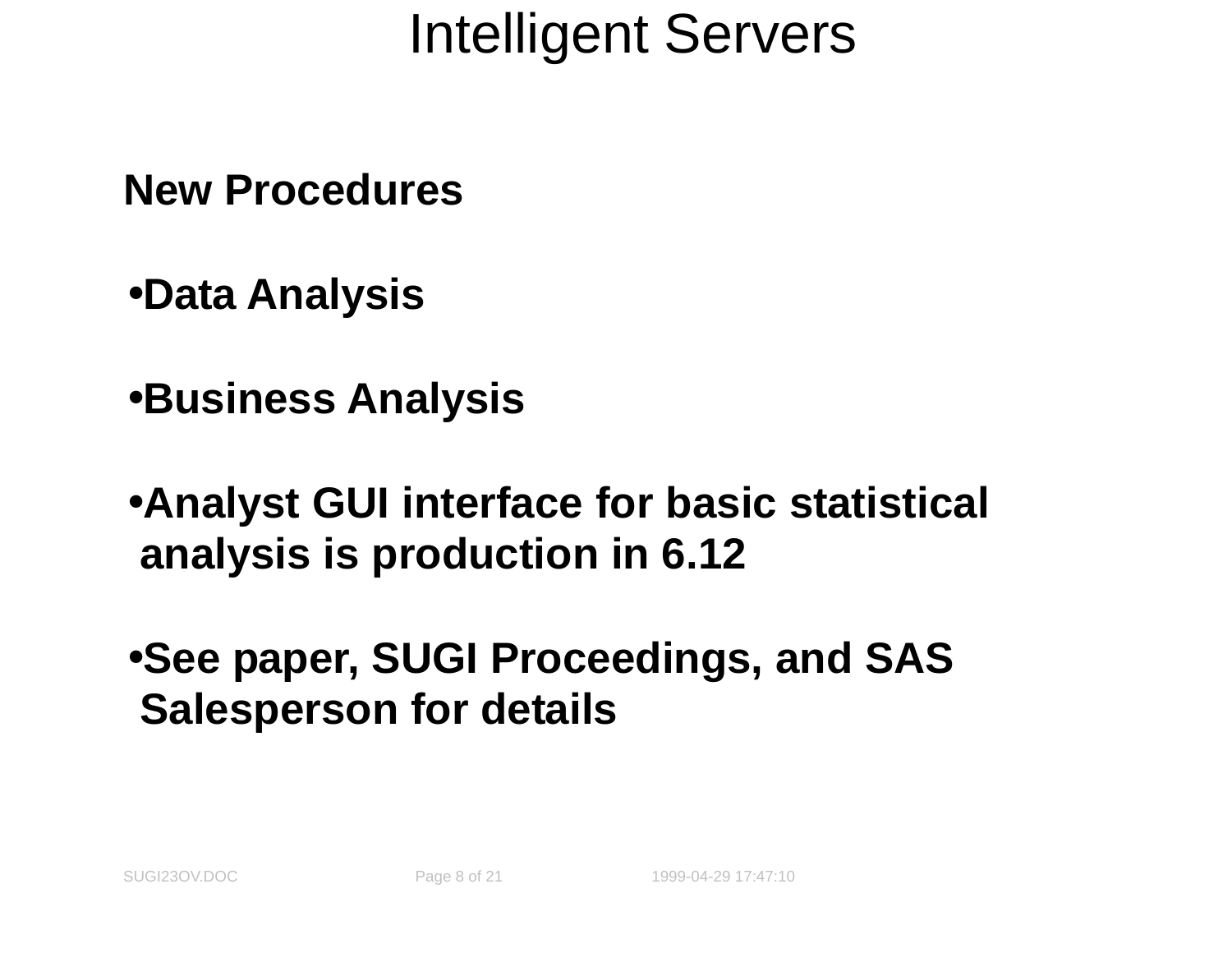- **Output Delivery System**
- •**A different way of producing output**
- •**Currently, all procedures do their own output**
- •**ODS separates processing from display**
- •**This might be the single biggest and most obvious improvement in Version 7.**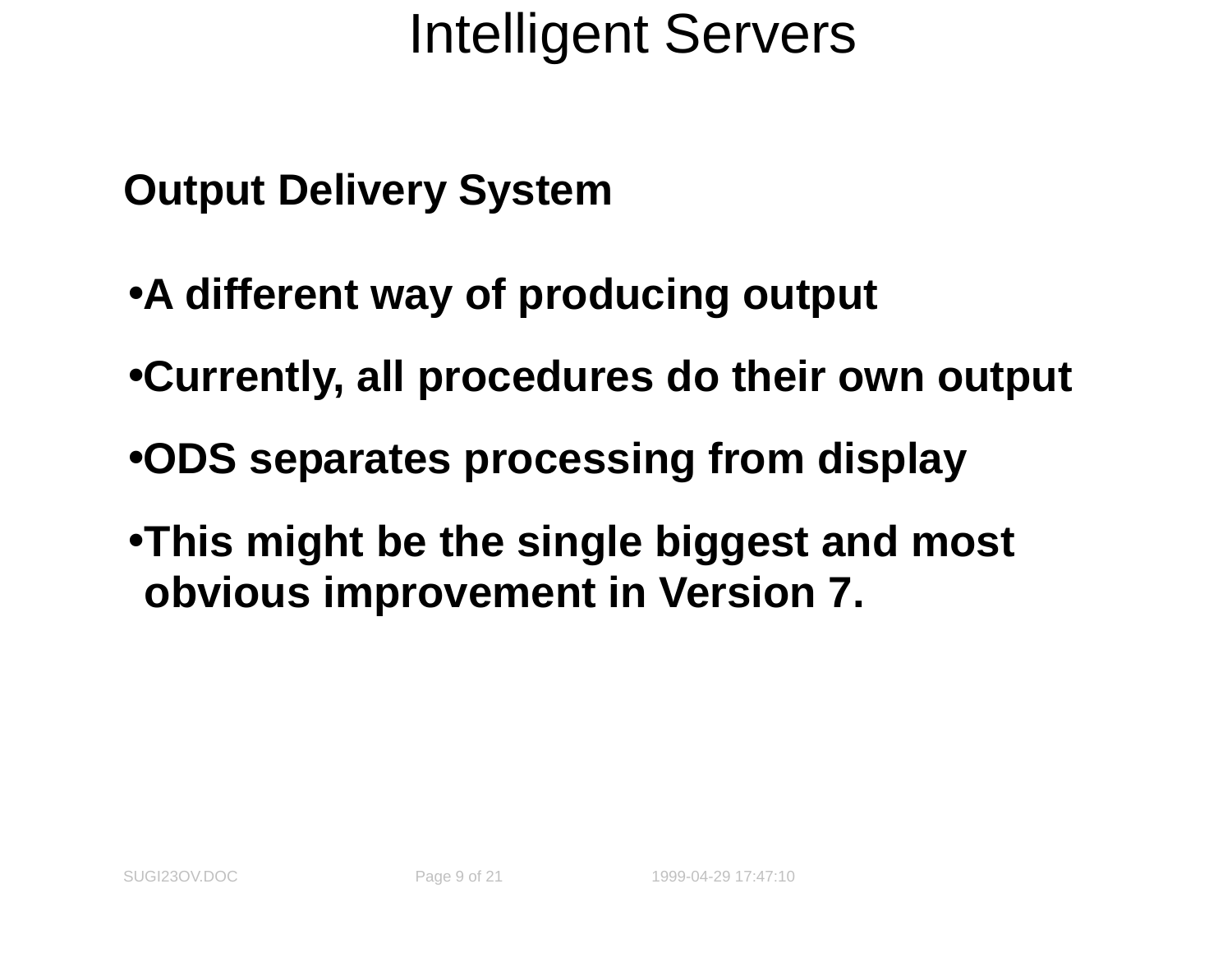- •**You have much more control over appearance**
- •**All information created by procedures is now available in datasets**
- •**You can insure <sup>a</sup> common style for all reports**
- •**Text and HTML initially, more formats later (SUGI24: Text is not supported)**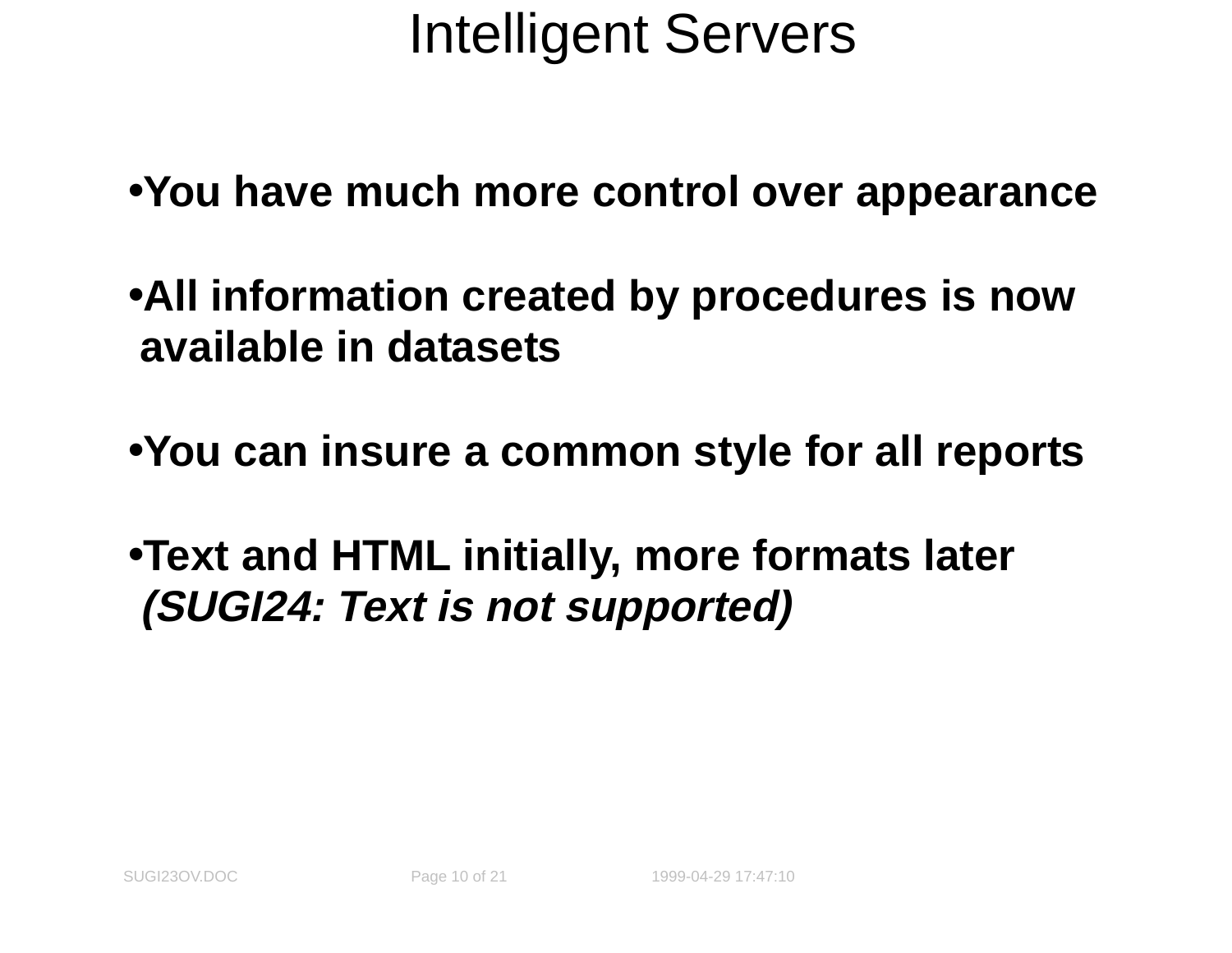### •**Usually PC's or workstations** •**Might be web browsers**

#### •**You've gotten <sup>a</sup> taste of this with SAS/CONNECT**

#### •**These were the real crowd-pleaser**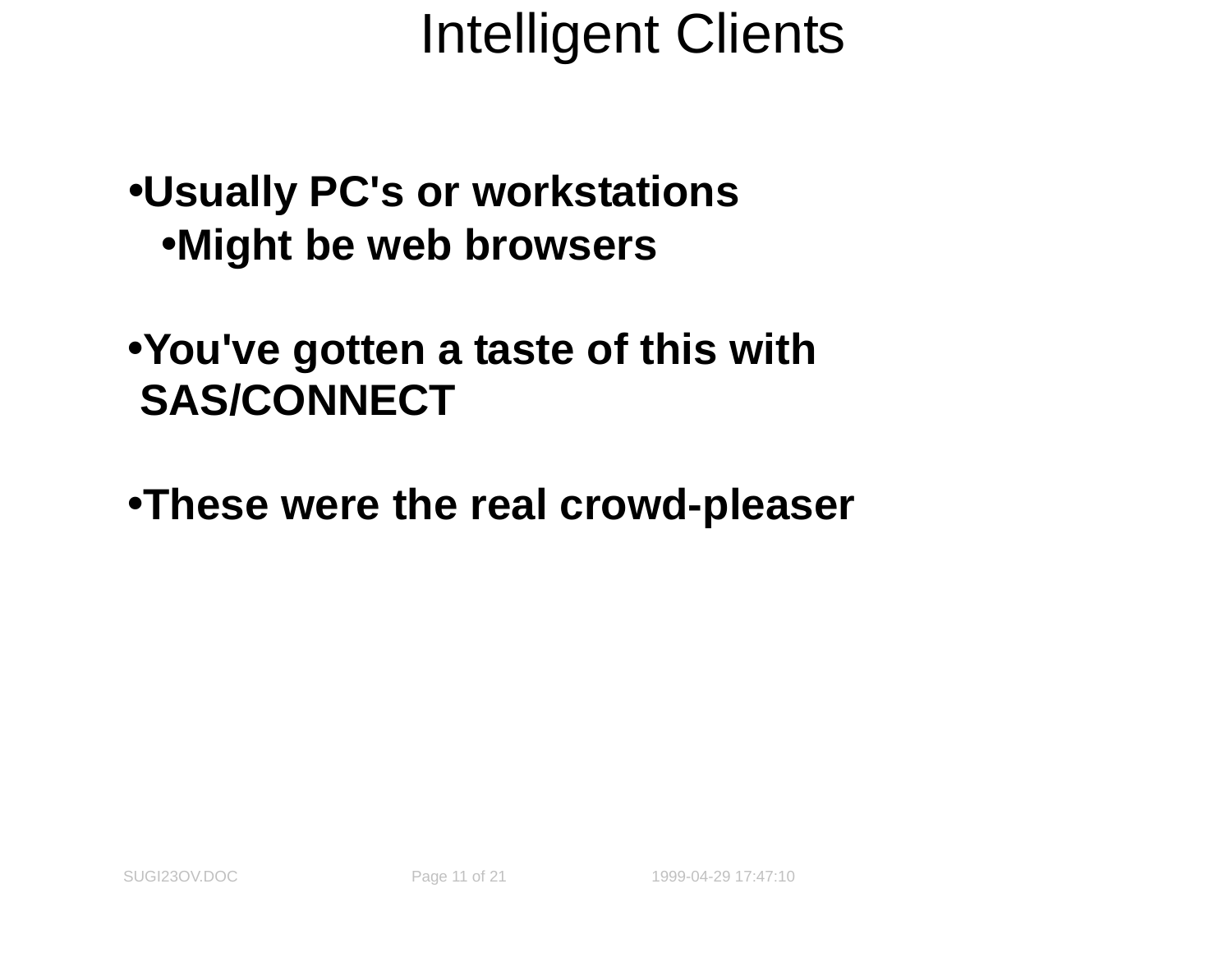- •**Three types of Client Solutions**
- •**SAS-Centric Solutions** •**They require SAS on the client** •**What most of us use now**
- •**Web-Centric Solutions** •**Web Browsers, servers, etc.** •**Much Java and JDBC support**

### •**Windows-Centric Solutions**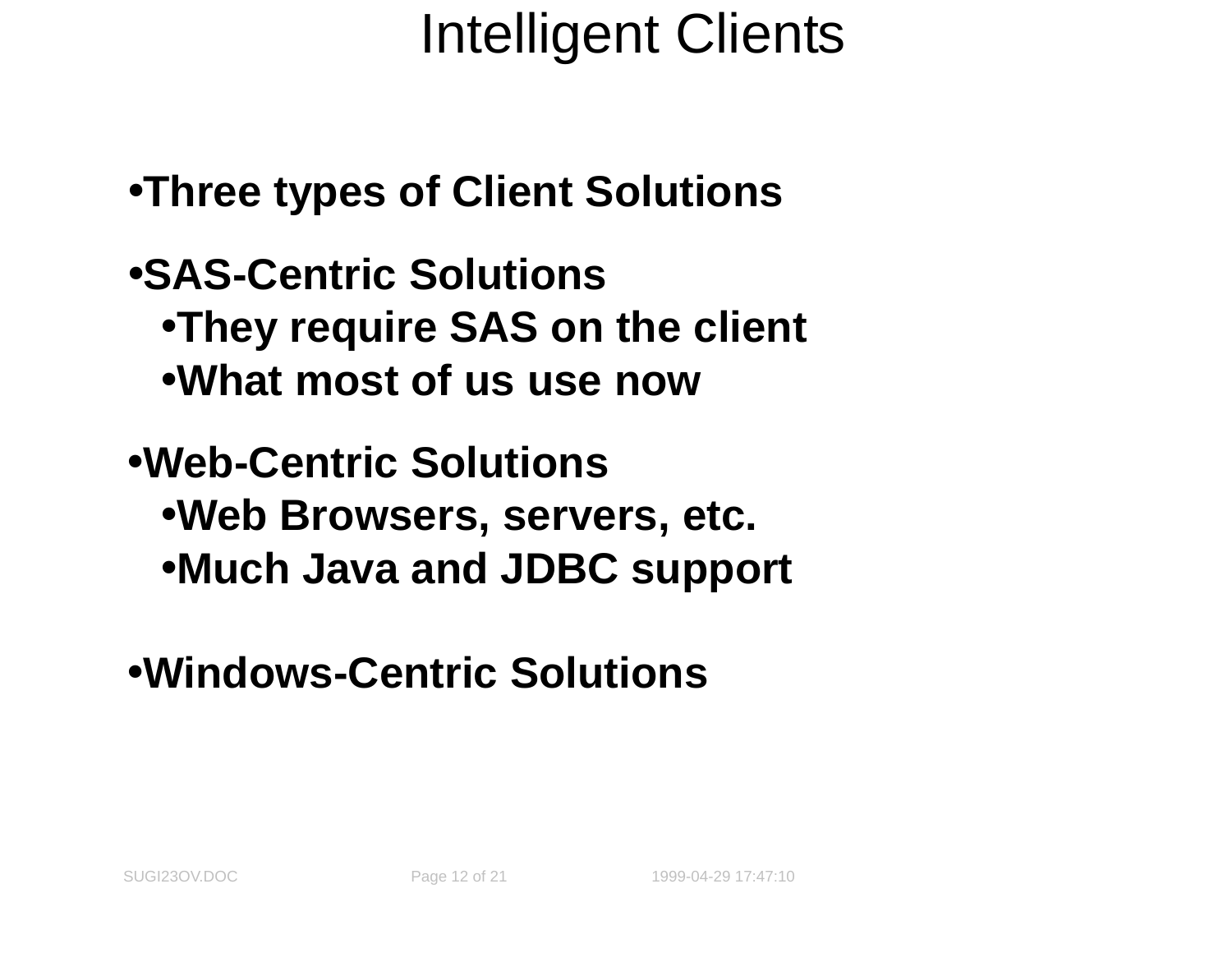**Several Windows-specific clients**

- •**JazzFront (SUGI24: Enterprise Guide)**
	- **A full interface to SAS**
	- •**Communicates with <sup>a</sup> server for processing**
	- •**Provides access to data on PC and the server**
	- •**With transparent data access, this is slick**
	- •**Several ways to view projects and data**
	- •**SAS Desktop is only <sup>a</sup> fraction of JazzFront**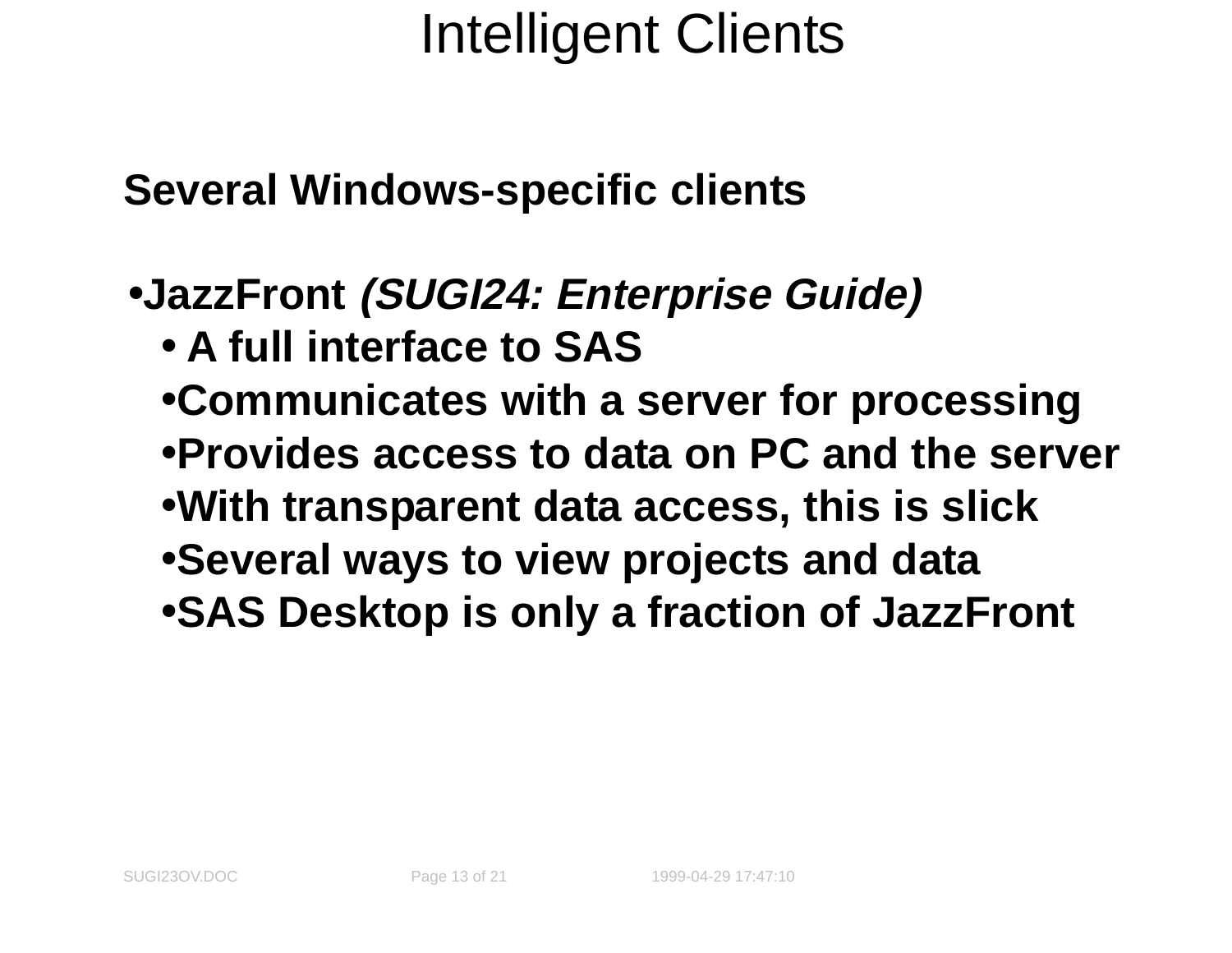- •**JazzReporter (SUGI24: Enterprise Reporter)** •**Restricted version of JazzFront for end users** •**ActiveX component lets you put SAS reports into other Windows programs**
- •**SasEdit (SUGI24: Enhanced Editor)**
	- •**Editor and interface that lets you create jobs on your PC and submit them remotely**
	- •**Syntax sensitive , so it highlights keywords, finds unmatched quotes and comments, etc.**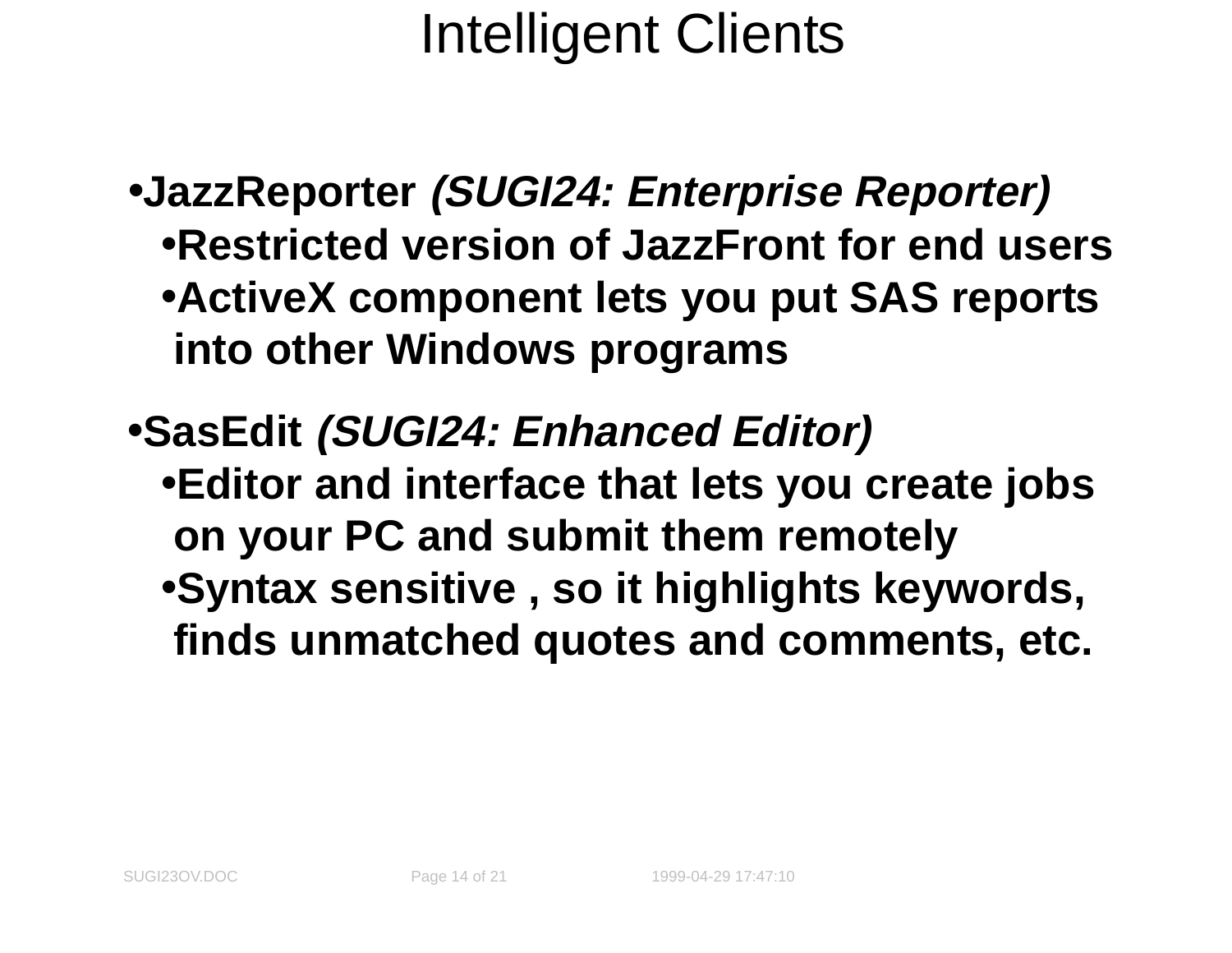**Communications Infrastructure**

•**Asynchronous RSUBMIT**

•**Messaging and Message Queuing** •**Queue <sup>a</sup> message later processing**

•**Remote Objects**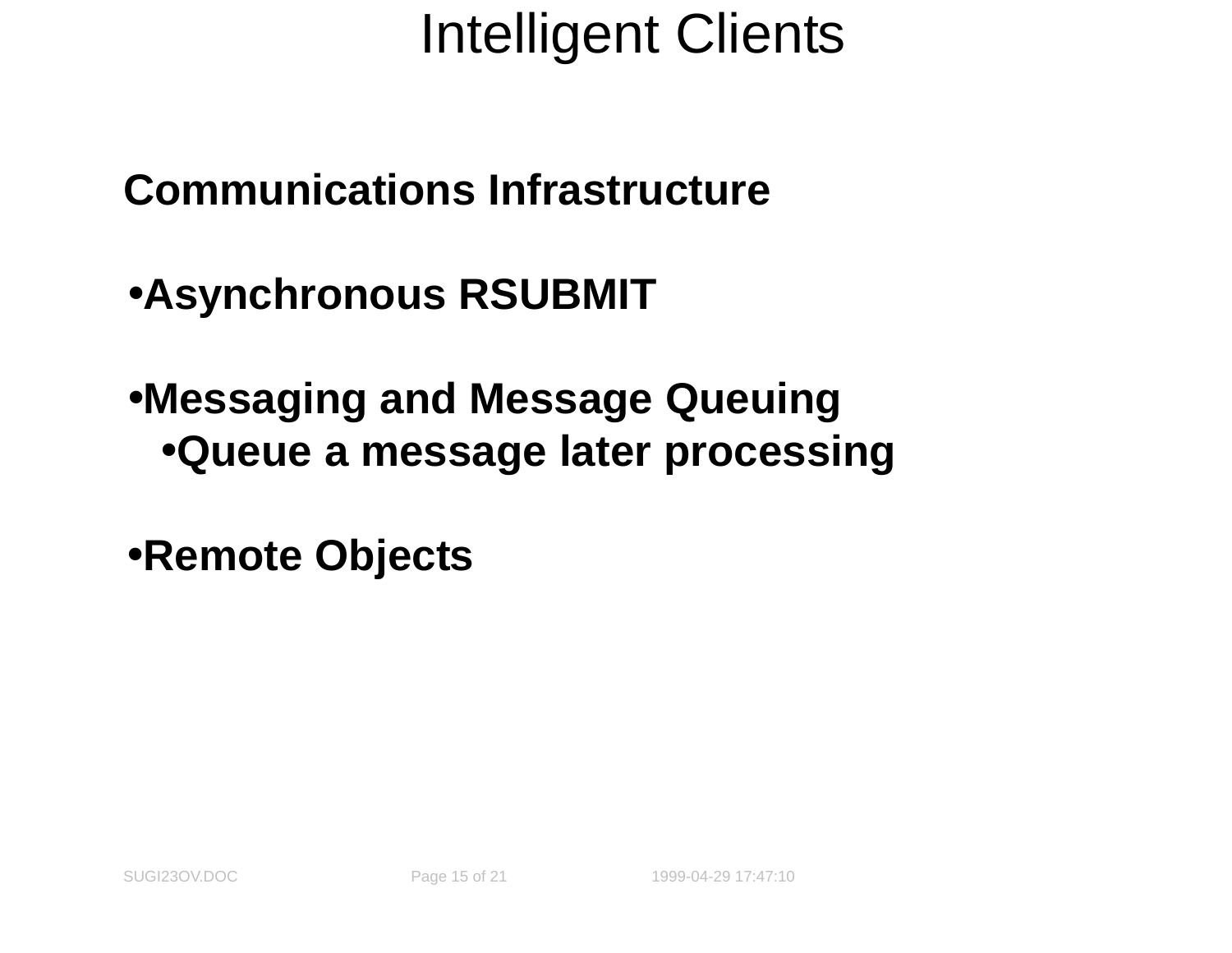### Miscellaneous Info

- **PROC FORMAT supports dates, making it much easier to write special date formats and informats.**
- **Version 7 on the Macintosh probably won't happen, because:**
	- •**Porting is expensive** •**There's not enough demand**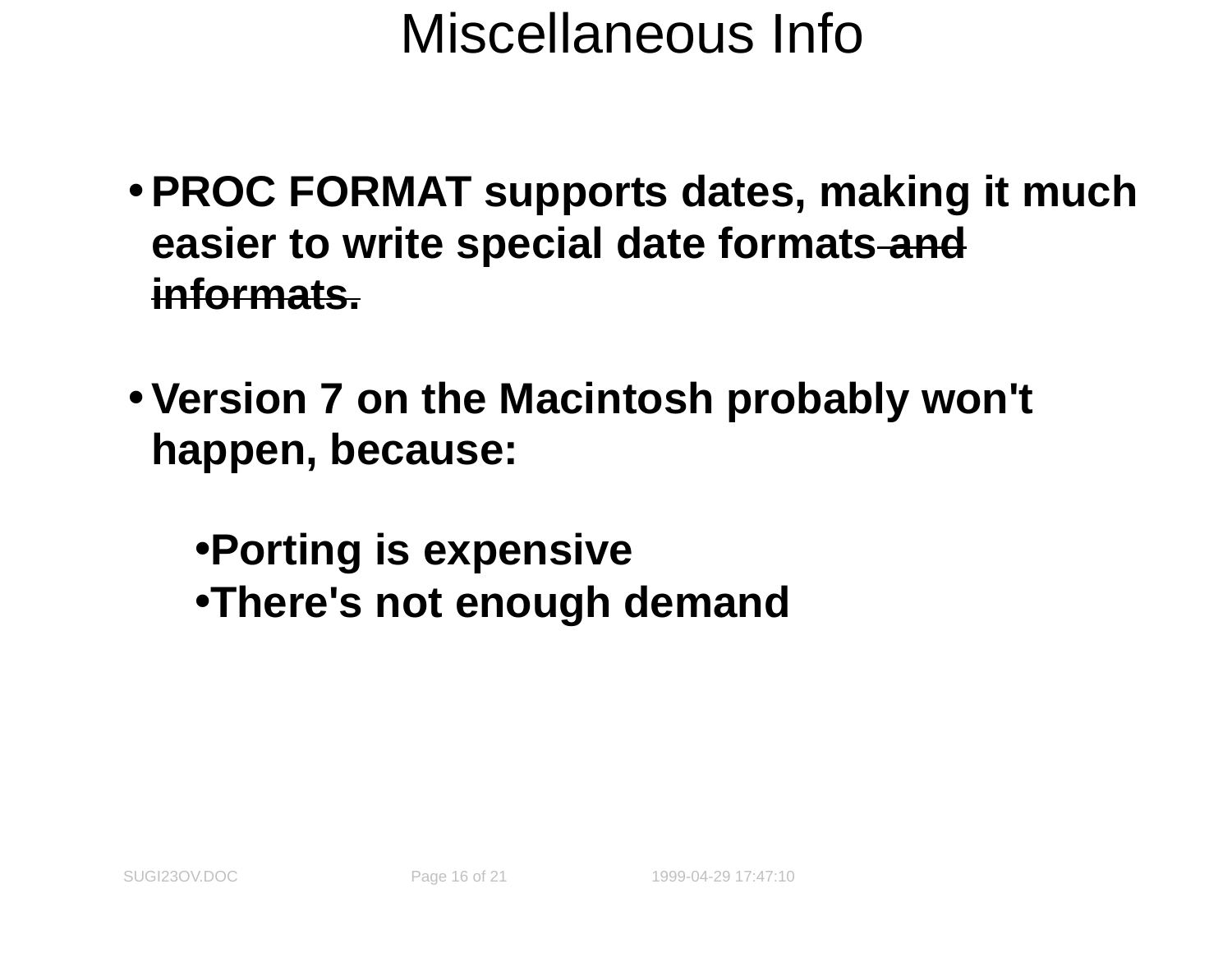### **Data Step Enhancements**

- •**FOOTNOTEs in data step output**
- •**The DSD (delimiter sensitive data) option is now supported for the FILE statement as well as the in INFILE statement**
- •**\_FILE\_ and \_INFILE\_ pseudo variables for access to file buffers**

•**Some optimization of data step code will be done - storing values in registers, etc.**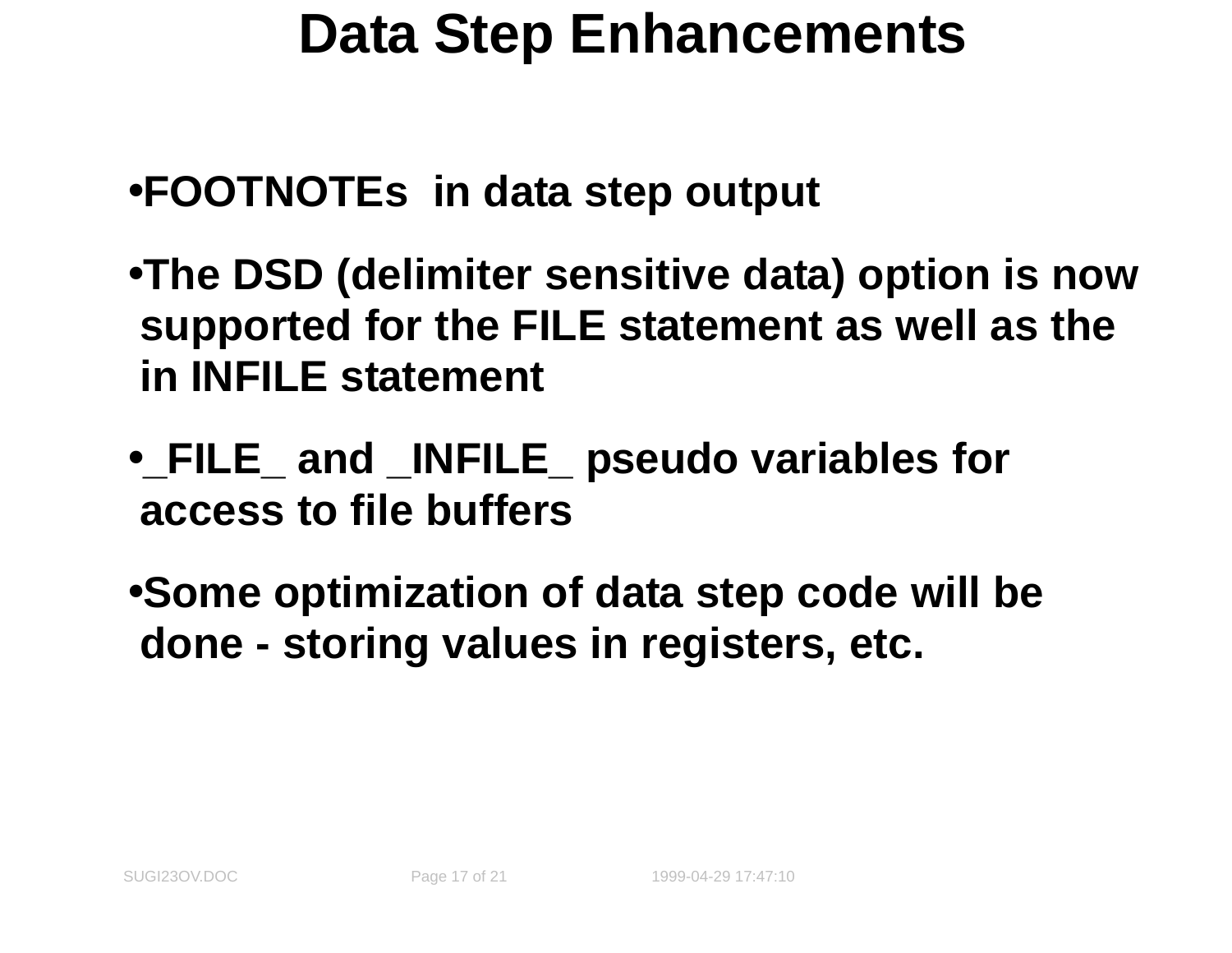### **Data Step Enhancements**

•**DATASTMTCHK system option to signal an error if certain data step keywords are used in the DATA statement:**

**data new set keepme.bigdata;**

### **will cause an error instead of overwriting KEEPME.BIGDATA**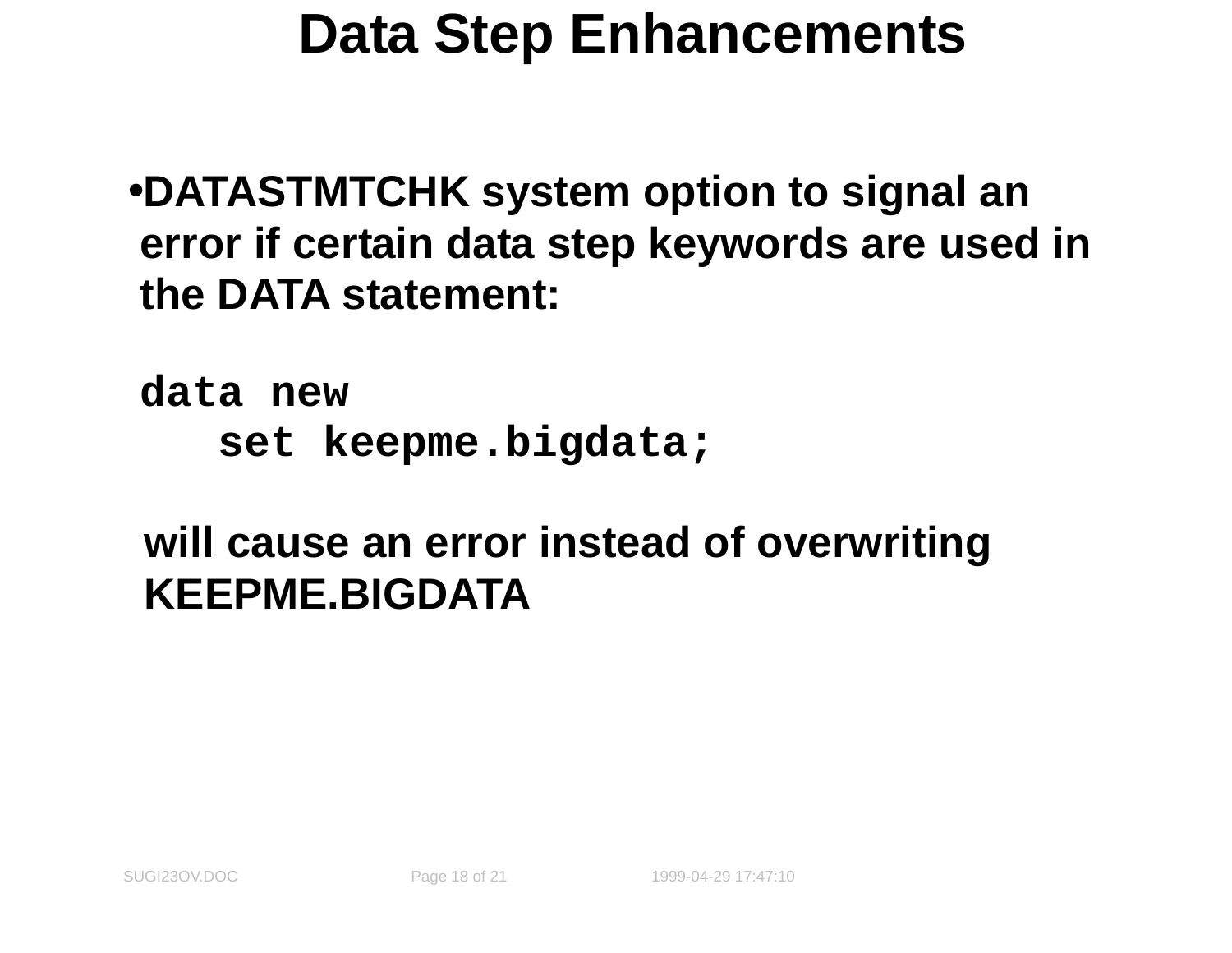### **Miscellaneous**

- •**Common extension, SAS7BDAT, on all platforms**
- •**Regular datasets are sharable, read-only, across all platforms. Indexes won't work crossplatform, nor will formats**
- •**Only one transport dataset format, the CPORT format, which can store datasets and catalogs.**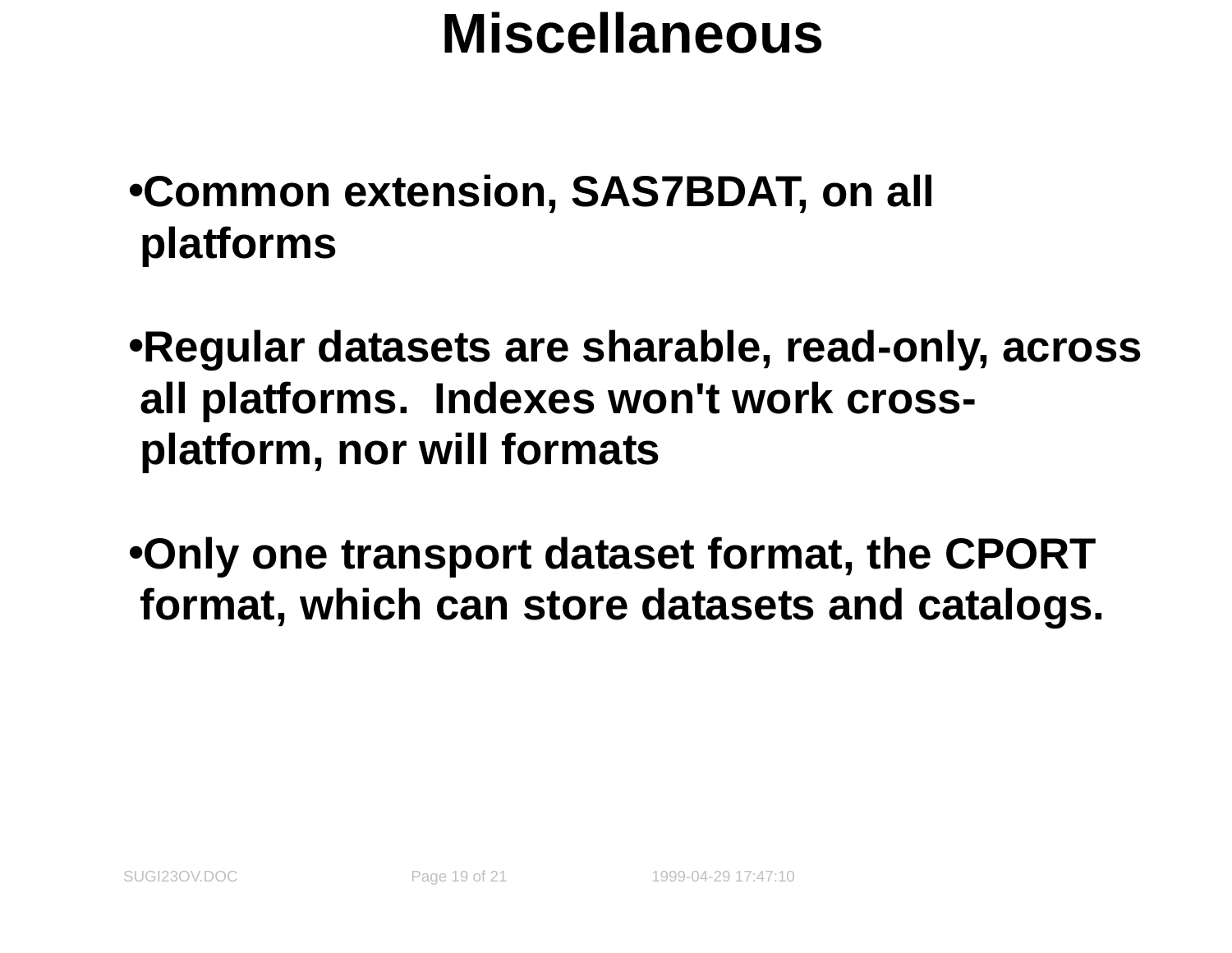### **Miscellaneous**

### •**Can refer to datasets by quoted name, e.g.**

**DATA 'd:\newstuff.sas7bdat'; SET 'd:\oldstuff.sas7bdat';**

### •**Better compression** •**Numerics are compressed** •**Access by observation number** •**Can write your own algorithm**